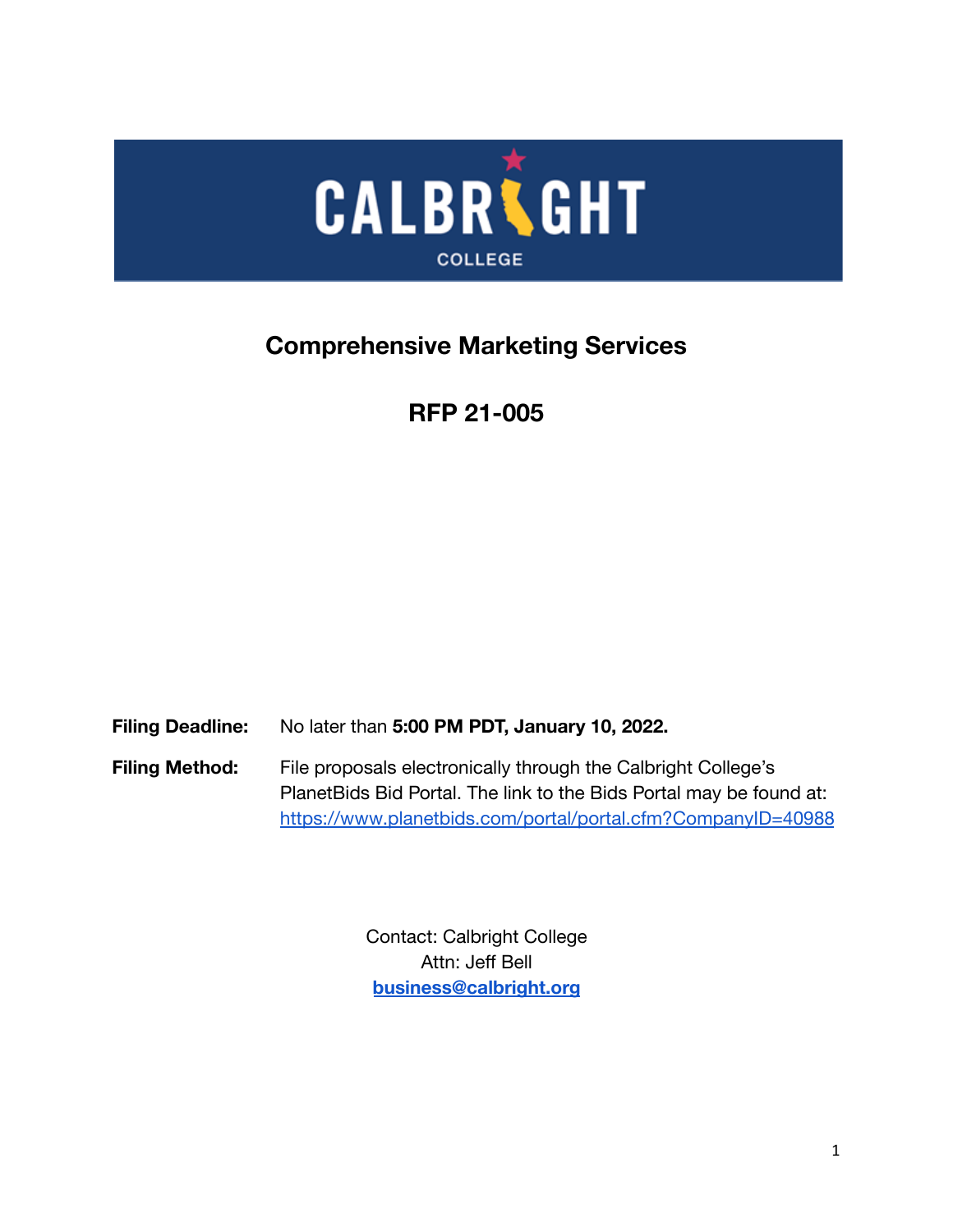# **CALBRIGHT COLLEGE RFP 21-005 - Comprehensive Marketing Services Notice to Bidders**

Calbright, the California Online Community College ("Calbright College" or "College") is requesting proposals from qualified individuals or firms to provide Comprehensive Marketing Services. Calbright College uses the word "firm" throughout this RFP but will also accept proposals from qualified individuals.

This is not a formal request for bids, nor an offer by Calbright College to contract with any party responding to this RFP. Calbright College reserves the right to reject any and all responses. Respondents shall not, directly or indirectly, communicate with any employee, officer, Board of Trustees member, agent or representative of the College regarding the RFP except for the College contact person noted below. The RFP response of a respondent who has engaged in any action or activity inconsistent with or in violation of the foregoing is subject to rejection for non-responsiveness.

Respondents to this RFP should submit responses electronically in PDF format. Respondent is responsible for verifying that the email and attachments have been received. RFP responses shall be submitted electronically to the PlanetBids Bid Portal, found at:

<https://www.planetbids.com/portal/portal.cfm?CompanyID=40988>

# **All responses must be received by 5:00 PM PDT on January 10, 2022**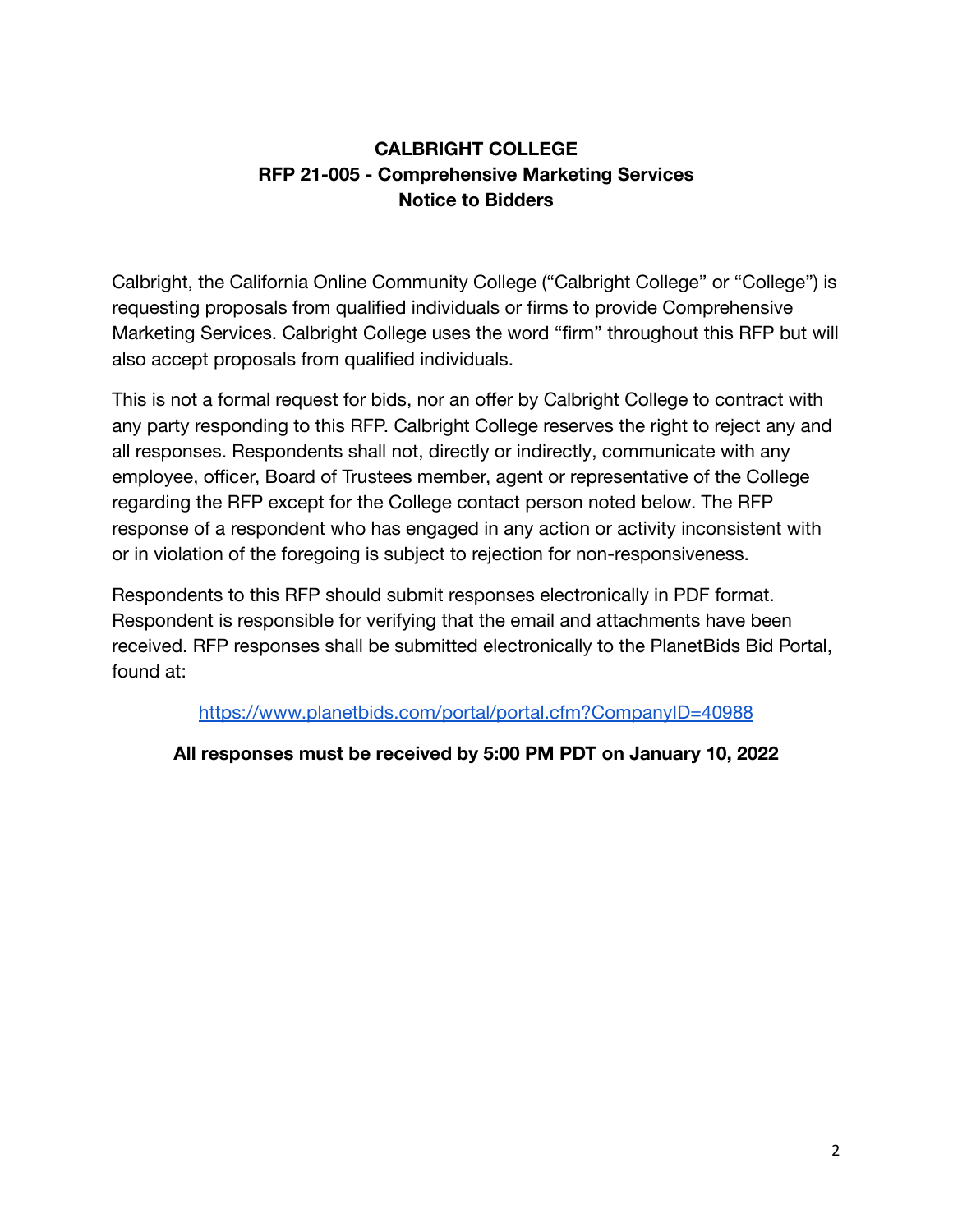#### **Table of Contents**

| <b>Comprehensive Marketing Services</b> |    |
|-----------------------------------------|----|
| <b>Table of Contents</b>                | 3  |
| <b>Requests for Clarifications</b>      | 3  |
| <b>Pre-proposal Meeting</b>             | 3  |
| <b>Tentative Timeline</b>               | 4  |
| <b>Scope/Statement of Work (SOW)</b>    | 4  |
| <b>RFP Scoring Standards</b>            | 6  |
| <b>Deliverables</b>                     |    |
| <b>RFP Requirements</b>                 | 9  |
| <b>Schedule</b>                         | 10 |
| <b>RFP Scoring Criteria</b>             |    |

#### **Requests for Clarifications**

All questions and requests for interpretations or clarifications, either administrative or technical, must be submitted in writing to Calbright through PlanetBids by selecting the Q&A Tab. Questions sent directly to Calbright Staff will not be addressed and you will be directed to submit your question(s) online.

All questions properly submitted will be answered in writing through PlanetBids. Verbal statements regarding this RFP by any person (or persons) should be considered unverified information unless confirmed in writing. To ensure a response, questions must be received through PlanetBids by 5:00 p.m. local time on December 27, 2021.

#### **Pre-Proposal Meeting**

A pre-proposal meeting will be conducted at 11:00 am PDT on Monday, December 20, 2021 via Zoom. Although not mandatory, the pre-proposal meeting is highly encouraged to learn more about the specifics of the RFP.

Michael Gladish is inviting you to a scheduled Zoom meeting.

Topic: RFP 21-005 Comprehensive Marketing Services, Pre-Proposal Meeting Time: Dec 20, 2021 11:00 AM Pacific Time (US and Canada)

Join Zoom Meeting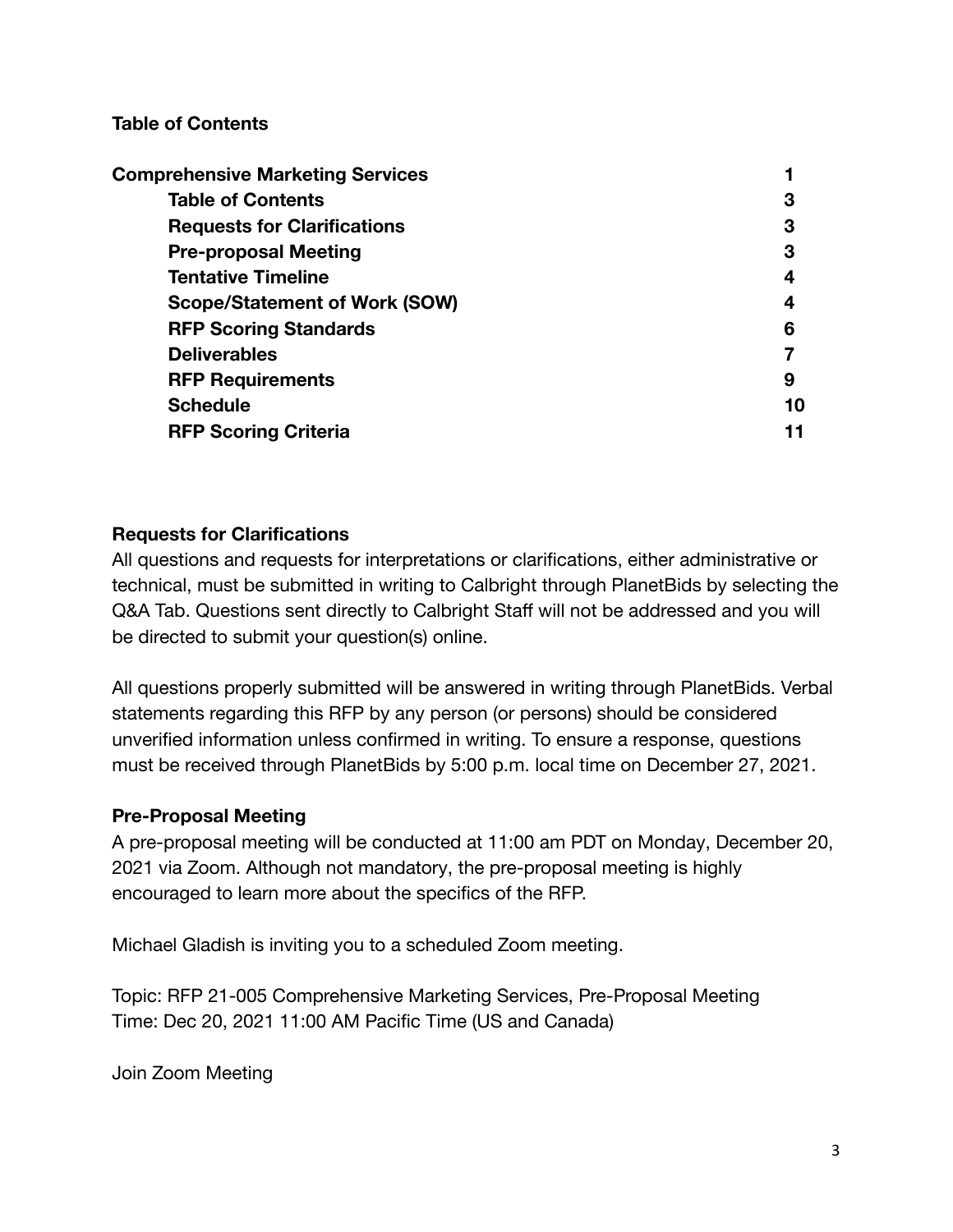[https://calbright.zoom.us/j/92039007406?pwd=K0JxUUlmeWZzc2R0dXNKYWd2dWkz](https://calbright.zoom.us/j/92039007406?pwd=K0JxUUlmeWZzc2R0dXNKYWd2dWkzQT09) [QT09](https://calbright.zoom.us/j/92039007406?pwd=K0JxUUlmeWZzc2R0dXNKYWd2dWkzQT09)

Meeting ID: 920 3900 7406 Passcode: ChJd9@s+ One tap mobile +16699009128,,92039007406# US (San Jose) +12532158782,,92039007406# US (Tacoma)

Dial by your location +1 669 900 9128 US (San Jose) +1 253 215 8782 US (Tacoma) +1 346 248 7799 US (Houston) +1 646 558 8656 US (New York) +1 301 715 8592 US (Washington DC) +1 312 626 6799 US (Chicago) Meeting ID: 920 3900 7406 Find your local number: <https://calbright.zoom.us/u/aeb5IFFXhh>

Join by Skype for Business <https://calbright.zoom.us/skype/92039007406>

# **Tentative Timeline**

RFP Posted 12/13/2021 Pre-Proposal Meeting (non-mandatory) 12/20/2021, 11 am PDT Request for Clarification 12/27/2021, 5 pm PDT RFP Responses due 1/10/2022, 5 pm PDT Interviews [90 mn.] (if applicable) Week of 1/17/2022 Tentative board approval February Board Meeting - 2/16/2022

# **Scope/Statement of Work (SOW)**

Calbright College is California's first and only statewide online community college, offering competency-based education and workforce development [CBE] programs. In order to support the college's expansion through its next phase of high-quality growth, the college is requesting that qualified firms submit proposals outlining comprehensive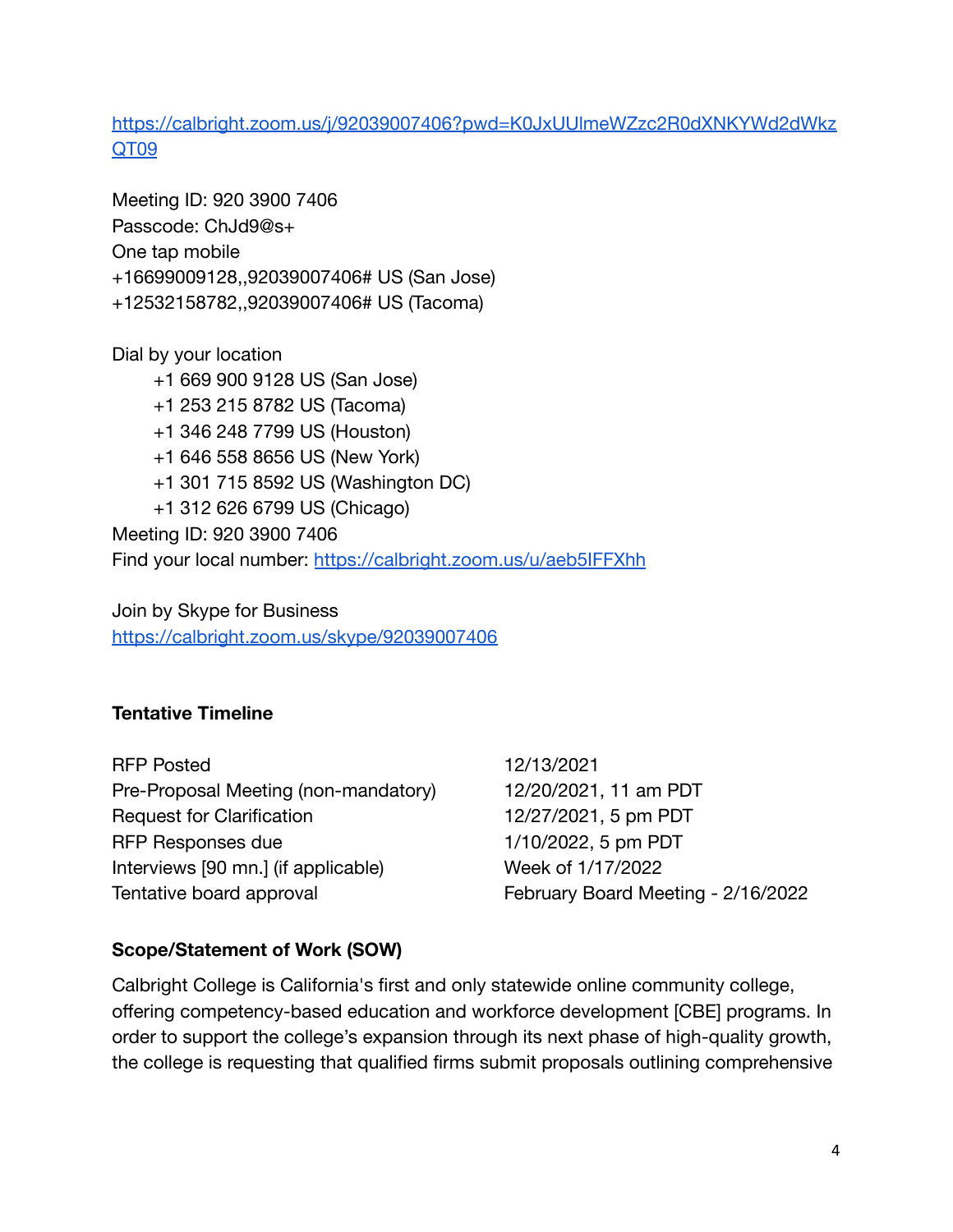marketing services designed to:

- 1. Grow and support the Calbright brand through increasing awareness of Calbright's existing and future services among California residents, employers, and industry leaders; and
- 2. Increase enrollment through targeted advertising and/or innovative student outreach strategies, at a low cost-per-acquisition.

This will include (but is not limited to) digital advertising (display and programmatic, inclusive of paid search), social media advertising, traditional media advertising (television, print, radio), content marketing, email marketing, direct mail marketing, conversion rate optimization, and concomitant testing and analytical services. Calbright is seeking firms with a holistic and innovative approach to marketing, including market research, identifying and clarifying marketing objectives, campaign development, testing, execution, and post-campaign analysis.

Please refer to [Calbright's 2021-2023 Strategic Vision](https://www.calbright.org/wp-content/uploads/2021/04/calbright_strategic_vision_2021-23-1.pdf) document for background and key insights regarding the College's development and expansion.

Calbright is deeply committed to equity and inclusion, and is focused on serving a target population of working Californians traditionally underrepresented in higher education. All proposals should reflect an understanding of Calbright's mission to serve this population, the dynamics of these groups within California, and a commitment to support their success.

This Scope of Work requires the following core elements, which are described in detail under Deliverables:

- Development of new marketing strategies to expand and improve brand awareness and visibility across California, which includes tracking and analysis of the effectiveness of previous and proposed marketing efforts.
- Development of quarterly Objectives and Key Results (OKRs) and industry benchmarks for comparison. Firms will track the effectiveness of marketing and communications campaigns using industry-standard metrics to measure and improve Return on Investment (ROI) year over year.
- Development of marketing messages and visuals aligned with Strategic Vision goals; collateral aimed at new students, with an eye toward scaling Calbright's online job training programs and associated employment services.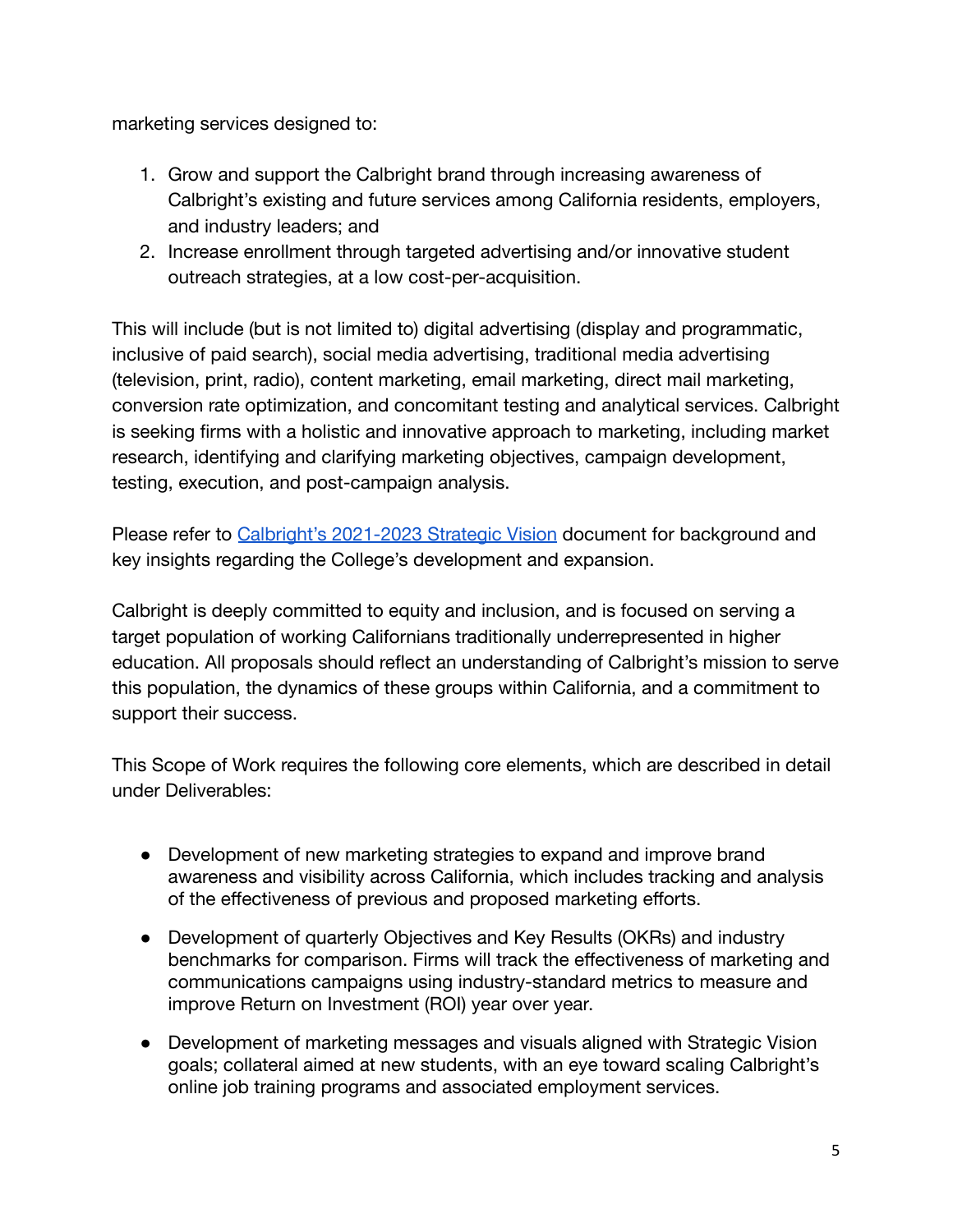- Conception, execution and assistance in managing marketing campaigns targeting traditionally underrepresented communities, e.g. veterans, Latinos, African-Americans, those working multiple jobs, single parents, etc.
- Ability to manage cross-channel ad buys and make data-driven allocation decisions in near-real time regarding the most effective use of resources that result in achievement of student acquisition campaign targets.
- Planning, design and production of collateral, print and digital, in support of the campaign on a deadline-driven basis (i.e. provide a calendar of topics including all assets to be used across all platforms, to be released on a weekly and monthly basis for the duration of the campaign).
- Development of research-based messages and creative executions that are simple, consistent, credible, and audience-targeted.
- Attendance at key meetings and meet with the Calbright Executive Team in the management of the plan during the design, implementation, and execution of the project.

# **RFP Scoring Standards**

Selection of a firm will be based on demonstrated competence and on the professional qualifications necessary to meet Calbright College's needs to perform the services as described in this RFP. After an initial screening of proposals, the College may conduct interviews with one or more candidates. The awarding of a contract is at the sole discretion of the College. The College intends to utilize the following criteria in evaluating responses to this RFP but the College reserves the right to exercise discretion in the weight and priority of the evaluation criteria.

**Responsiveness and Quality of the Proposal.** The College will consider the overall responsiveness and quality of the proposal, clearly stating the understanding of the purpose, scope and objectives of the program and demonstrating a practical approach and work plan and matching resources to achieve these objectives.

**Expertise and Qualifications.** The College will consider the overall technical expertise and qualifications of the organization, including the organization's areas of expertise, proven track record of success, principals and staff including depth and availability of staff and resources to meet anticipated requirements. The College will specifically be looking for expertise and qualifications related to market research, marketing objectives, campaign / programmatic development, campaign execution (including tracking and analysis), A/B (or multivariate) testing of digital asset effectiveness, search engine optimization (SEO), content marketing, and social media marketing.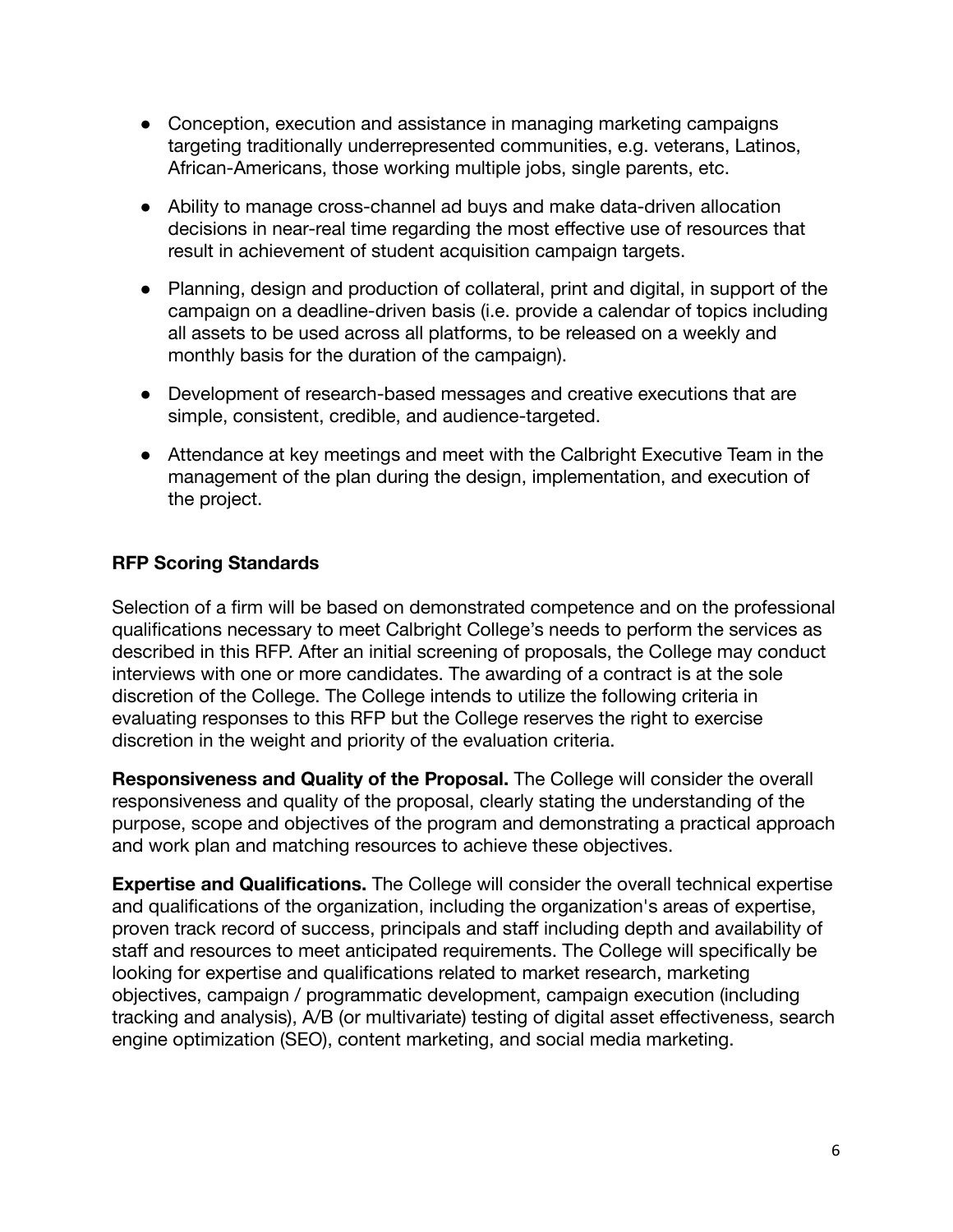**Management Plan.** The College will consider all the roles including responsibilities and expertise of the team, staff and subcontracted partners, that will contribute to the scope of work.

**Past Performance.** The College will consider the past performance of the proposing firm on relevant work previously accomplished on behalf of organizations.

**Ability to Meet or Exceed Work and Technical Requirements.** The College is seeking organizations with resources dedicated to Calbright programs in the initial development of materials / campaigns, and on an ongoing basis for campaign support and analysis. This work will require relatively rapid development and potentially parallel processes to reach business goals and timelines.

**Budget.** The College will consider budget proposals for this scope of work, including preferred design of business partnership (minimum monthly hours, mechanism for ad buys, etc).

#### **Deliverables**

#### **Assessment and Strategy**

- **Campaign Analysis** of previous marketing campaigns including social and traditional media ad buys and associated assets. Includes review of previous audience research and persona development.
- **● Quarterly Objectives and Key Results (OKRs) -** Develop advertising goals, strategies, objectives, tactics, and key results with Calbright staff. After the initial audit of existing assets, research, and campaigns (to be performed immediately upon contract start date), the chosen partner will deliver first draft OKRs. This can include platform-specific OKRs (e.g. YouTube, Instagram, Facebook), and may also include strategies relating to influencer marketing, content marketing, guerilla marketing tactics, and outreach.
- Campaign Planning
	- Develop platform-specific strategies and spending projections within the context of a holistic approach where each platform complements the others.

# **Campaign Development**

- **● Brand Awareness**
	- Asset generation (e.g. pre roll video ads, photo assets, print ad proofs, etc.) as needed;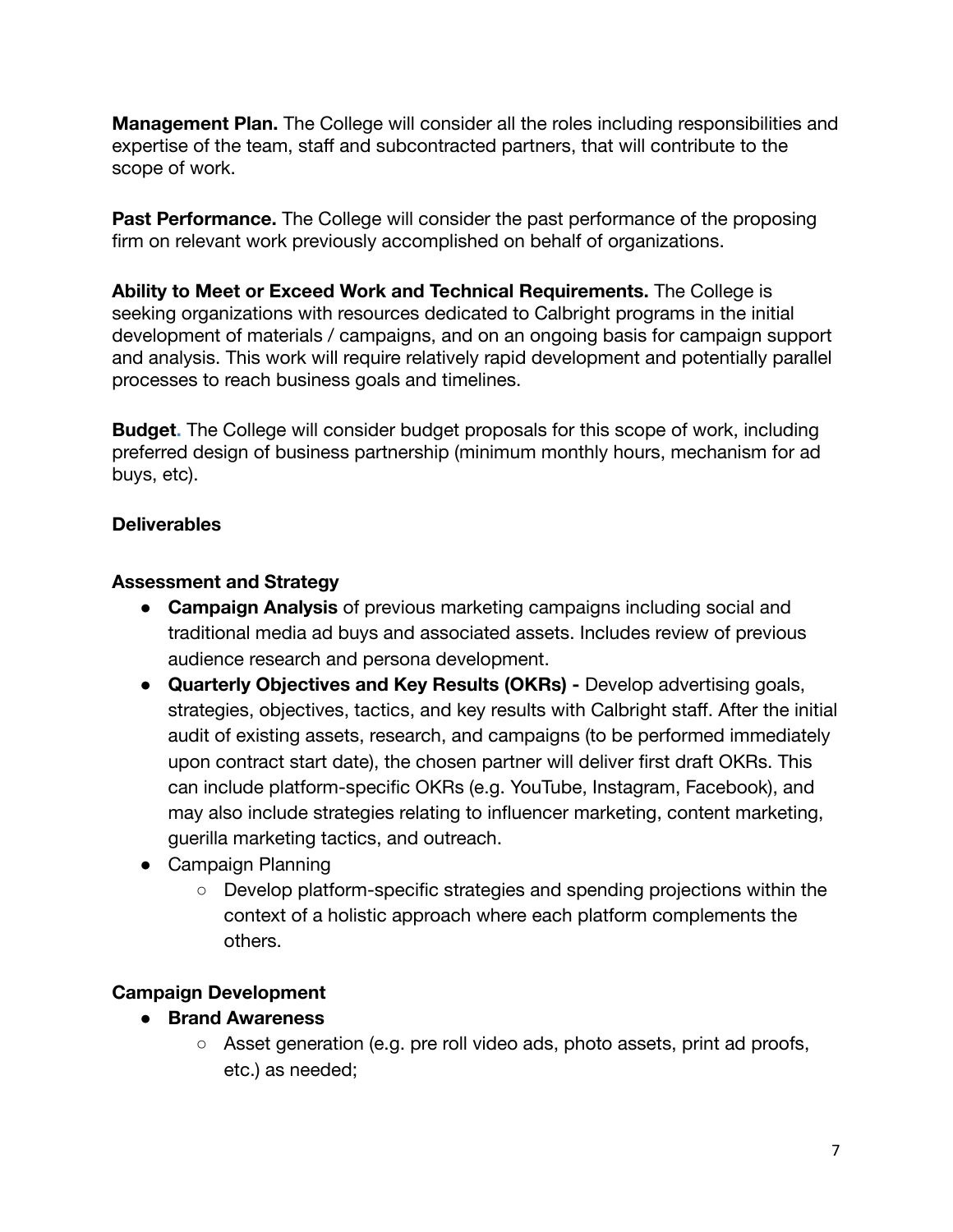- Traditional (transit ads, billboards, radio, etc.) ad buys as needed and as they relate to OKRs and overall marketing strategy; and
- Non-traditional (e.g. DMV ads, flyers, development of assets for outreach campaigns in food pantries, VA outreach, etc.) engagement strategies as needed and as they relate to OKRs and overall marketing strategy.

# **● Ongoing Enrollment**

- Implementation of above assets for specific campaigns designed to grow enrollment in target populations/regions.
- Development and utilization of assets/strategies for ongoing endeavors (not tied to specific timing within the calendar year) designed to foster enrollment growth with potential students who are actively seeking solutions like Calbright and its competitors.

# ● **Program Launches**

- Supports new program launches, integrates advertising and outreach efforts integrated with Calbright messaging as needed;
- Asset generation (e.g. pre roll video ads, photo assets, etc.) relating to new program launches as needed;
- Ad buys (traditional and digital) as needed;

# **Execution of Marketing Campaigns**

- A/B (or multivariate, as needed) testing, with provision of crosstabs and access to underlying data sets if requested. Reports on efficacy of asset testing are expected for each campaign. Calbright expects an eagerness to change tactics quickly if the data show a need to do so.
- Post-campaign analysis, including but not limited to cost-per-acquisition, number of impressions, demographic tracking data (if available), etc, and measure the success of the objectives and determine areas for improvement with an eye toward reducing cost-per-acquisition.
- Commitment to ongoing optimization across platforms and mediums, with regular (weekly/monthly) analysis of asset effectiveness and consistent entertainment of the question: "is this working as effectively and efficiently as possible?"

# **Budget**

Proposals should indicate, at the least, the minimum monthly rate that would allow for engagement with the College to complete this work, and whether a monthly minimum number of hours would include ad purchasing services, or how those would be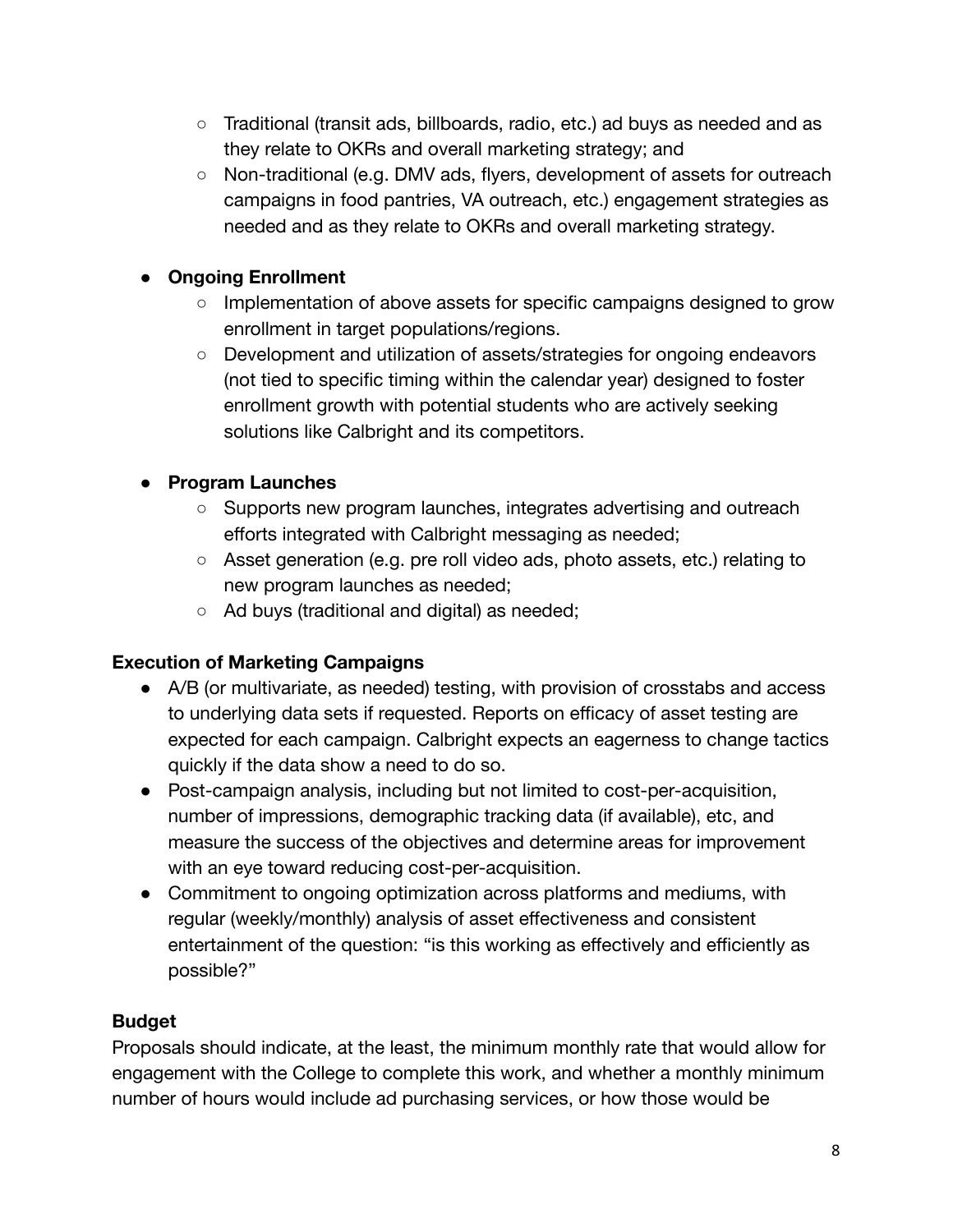administered outside of the monthly budget. Ideally, this relationship would run through the end of June 2023, and may require the need for periods of time with higher expenditures as well as months with lower.

#### **RFP Requirements**

We invite you to provide your vision for a collaboration that will result in a consistently innovative, comprehensive, and agile marketing function that reflects Calbright's commitment to equity. Please be specific in your approach, including what expertise you can provide related to the opportunity presented.

In addition to addressing the scope of work and deliverables as described, please provide a demonstration  $-2$  or 3 case studies  $-$  of your organization's capabilities, where you have:

- 1. Designed and executed innovative digital and traditional marketing campaigns;
- 2. Provided advisory services for the in-house marketing team of a public agency, non-profit organization, or other complex organization (political campaign, foundation, large organization);
- 3. Tested efficacy of advertising assets to lower cost-per-acquisition and/or increase quality of marketing leads;
- 4. Helped define and develop marketing activities for a startup, technology company, or public sector organization;
- 5. Identified and successfully targeted specific demographics through effective, approachable, appropriate campaign generation; and
- 6. Demonstrated consideration for underrepresented populations, and demonstrated focus on diversity, equity, and inclusion.

Please include your organization's equity statement and be as specific as possible in your approach, including areas of expertise you will provide and partners (if any) you will work with.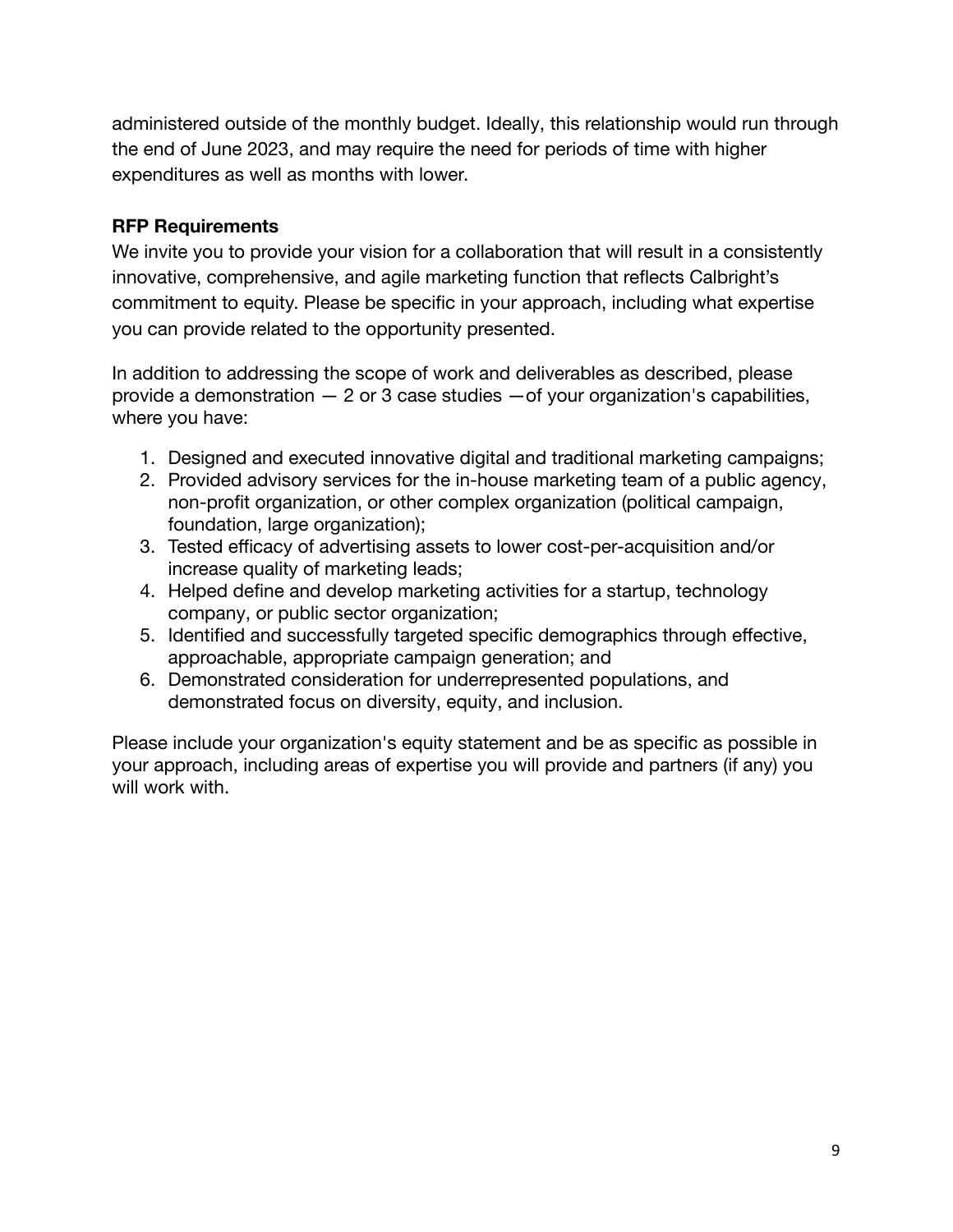# **Proposal Format**

The Proposal Format must follow the template, which is located in the appendix. To summarize, respondents are required to include the following:

Please include your management plan approach, including the following:

- $\Box$  Proposal response as outlined in the Appendix:
	- $\Box$  Assessment and Strategy
	- $\Box$  Campaign Development
	- $\Box$  Execution of Marketing Campaigns
- $\Box$  Case Studies
- $\Box$  Management plan approach to include bios of all team members.
	- $\Box$  If you will be subcontracting services with another firm, please provide details on the organization and for what capacity.
- $\Box$  Pricing (submitted separately)
- $\Box$  References, no more than 5, where you have provided similar services.

Please provide a general overview of the per-component pricing structure (hourly rate for different team members and/or blended rate, for example).

Attachments A-D must be submitted separately from your response.

# **Schedule**

Work will start immediately, upon contract approval by the Board of Trustees, with a deliverable schedule to be defined beginning in early 2022 and through the end of fiscal year 2023 (June 30, 2023). Additionally, due to the important, ongoing, and building nature of this work, Calbright intends for the first contract period to run from early 2022 through June 30, 2023 (end of fiscal year 2023), with the option to renew for one additional year, fiscal year 2024 (ending June 2024). Within the initial contract, the following timelines would apply:

#### ● **Assessment and Strategy**

- To begin immediately upon contract start date.
- Draft OKRs to be presented as soon as feasible on a timeline to be agreed with the College; quarterly OKR development and reports expected going forward
- **Ongoing Marketing Activities**
	- Marketing activities (including ad buys) will continue for brand awareness and enrollment growth; these activities will be subject to change depending on the outcome of the OKR development process.
- **Introduction and Launch of New Programs**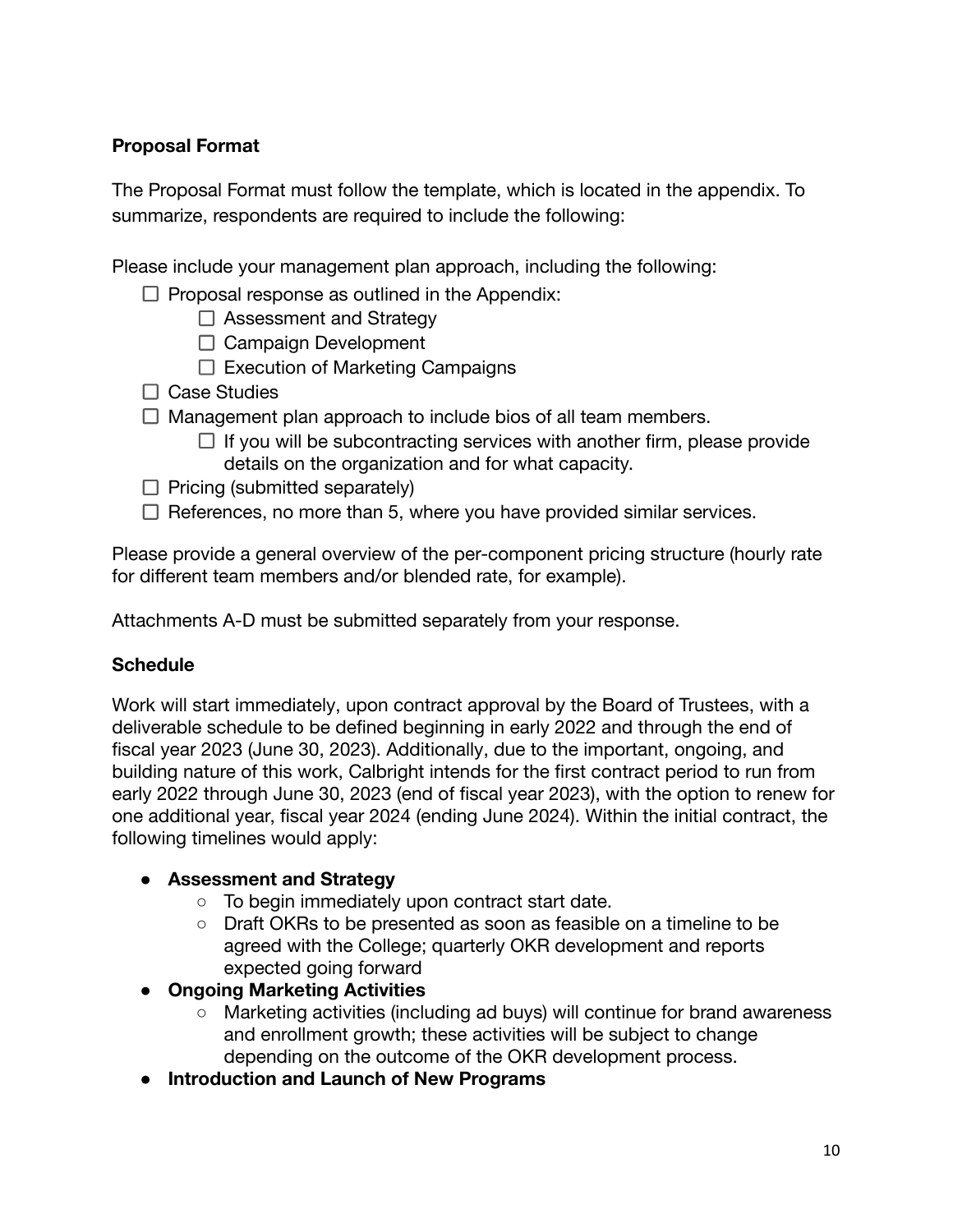○ New programs will be developed as they are approved by the Calbright Board of Trustees, and deployed on timelines developed internally from date of board approval. Expectations are that the marketing function and related ad buys will be part of the launch process.

### **RFP Scoring | Criteria**

| <b>Scoring</b>                                             |    |
|------------------------------------------------------------|----|
| Responsiveness and Quality of the Proposal.                | 10 |
| <b>Expertise and Qualifications.</b>                       | 30 |
| Management Plan.                                           | 20 |
| Past Performance.                                          | 20 |
| Ability to Meet or Exceed Work and Technical Requirements. | 10 |
| <b>Budget</b>                                              | 10 |

After screening the proposals, the College may conduct interviews with one or more candidates. The awarding of a contract is at the sole discretion of the College.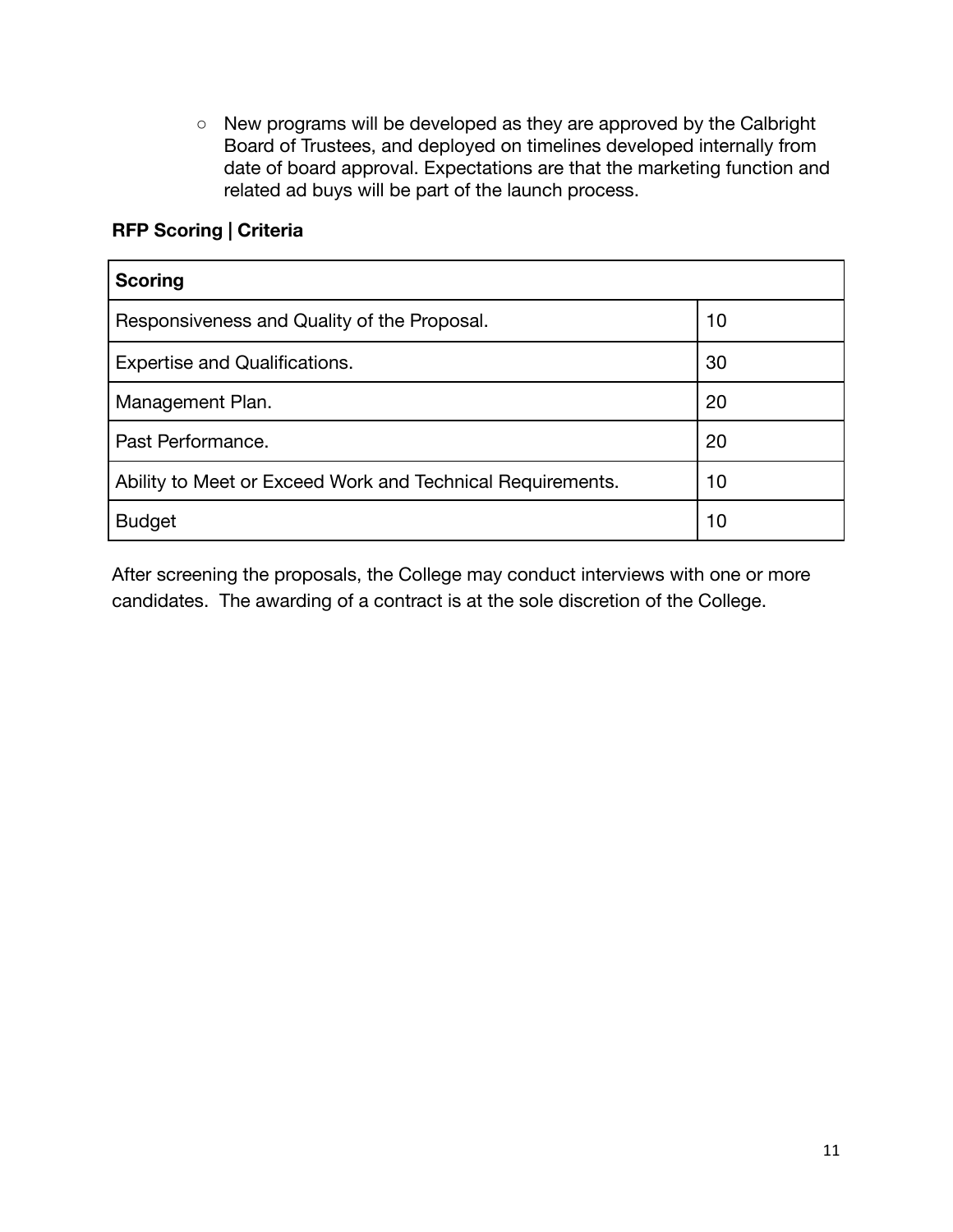# **CALBRIGHT COLLEGE**

# **RFP 21-005 – Comprehensive Marketing Services General Conditions**

**1. COLLEGE RIGHTS AND LIMITATIONS.** Calbright College reserves the right to contract with any entity responding to this RFP. This RFP is neither a formal request for bids, nor an offer by the College to contract with any party responding to this RFP. This RFP does not commit the College to select any firm and the College makes no representation that participation in the RFP process will lead to an award of contract or any consideration whatsoever. It is at the sole discretion of Calbright College to award a contract for the services or no contract at all. The award of the contract(s) is subject to approval of the College's Board of Trustees.

Calbright College shall not be liable for any costs incurred in preparing and submitting responses to this RFP. In no event will the College reimburse any respondent for any costs or expenses incurred in preparing and submitting responses to this RFP.

The College, in its sole discretion, reserves the right to: (i) Accept or reject any and all submittals, or any portion or combination thereof; (ii) Contract with any entity responding to this RFP in whatever manner the College decides; and/or (iii) Waive any informality or non-substantive irregularity, not affected by law, as the interests of the College may require.

The respondent's submission, and any other supporting materials submitted to the College in response to this RFP will not be returned and will become the property of the College unless portions of the materials are designated as proprietary at the time of submittal, and are specifically requested to be returned. The College will have no liability to the respondent or other party as a result of any public disclosure of any RFP.

The College reserves the right to add additional firms for consideration after receipt of submissions in response to this RFP if it is found to be in the best interest of the College. All decisions concerning firm selection will be made in the best interests of the College.

**2. FULL OPPORTUNITY.** The College hereby affirmatively ensures that Disadvantaged Business Enterprises ("DBE"), Small Local Business Enterprises ("SLBE"), Small Emerging Local Business Enterprises ("SELBE"), Disabled Veterans Business Enterprises ("DVBE") and minority and women business enterprises shall be afforded full opportunity to submit proposals in response to this RFP and will not be discriminated against on the basis of race, color, gender, sexual orientation, political affiliation, age, ancestry, religion, marital status, national original, medical condition or disability in any consideration leading to the award of the contract. No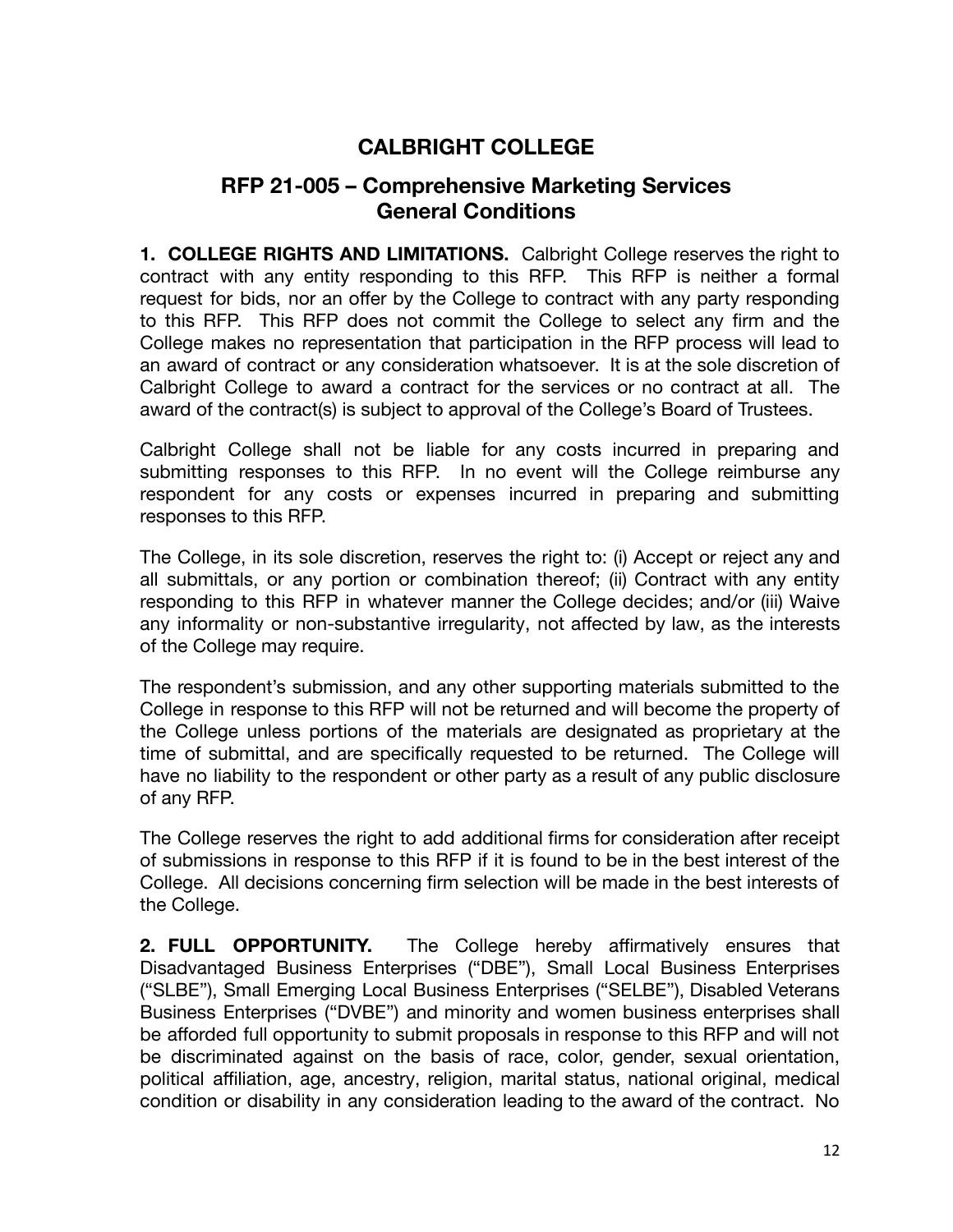qualified disabled person shall, on the basis of disability, be excluded from participating in, be denied the benefits of, or otherwise be subjected to discrimination in any consideration leading to the award of contract.

**3. RESTRICTIONS ON LOBBYING.** From the period beginning on the date of the issuance of this RFP and ending on the date of the award of the contract, no person, or entity responding to this RFP, nor any officer, employee, representative, agent or contractor representing such a person or entity shall contact through any means or engage in any discussion regarding this RFP, the evaluation or selection process or the award of the contract(s) with any member of the College's Board, Committee members or with any employee of the College except for clarifications and questions as described herein. Any such contact shall be grounds for the disqualification of the firm submitting a proposal.

**4. MINIMUM INSURANCE REQUIREMENTS.** The selected respondent shall maintain policies of insurance with an insurer(s) qualified to do business in the State of California and acceptable to the College. The awardee will be required to provide an insurance certificate and must meet all insurance requirements set forth in Section 4.6 of the sample contract included herein, including but not limited to naming the College as an additional insured. The College reserves the right to request that the awardee maintain additional policies of insurance, including but not limited to errors and omissions coverage.

**5. PURCHASING AND CONTRACTS**. The Chief Executive Officer/President is delegated the authority to purchase supplies, materials, equipment, and services as necessary to the efficient operation of the College. No such purchase shall exceed the amounts specified by California Public Contract Code §20651, as amended from time to time.

With the exception of contracts entered into by the Chief Executive Officer/President in amounts less than \$100,000, in accordance with the authority delegated to the Chief Executive Officer/President in Board Policy 6100, contracts are not enforceable obligations until they are ratified by the Board. *References: BP 6330, Education Code §§ 75003(d), 75005(d)(1) & (d)(4)(B), 81656, Public Contracts Code §20650, 20651, Government Code §53060*

# **6. MISCELLANEOUS.**

**a)** The proposal shall be signed by a duly authorized representative(s) of the proposer and include the full name and address of the proposing firm or entity.

**b)** The proposals must set forth accurate and complete information as required in this RFP.

**c)** Submission of a proposal constitutes agreement by the proposer to each and all of the terms, conditions, provisions and requirements set forth and contemplated in this RFP and any attached documents.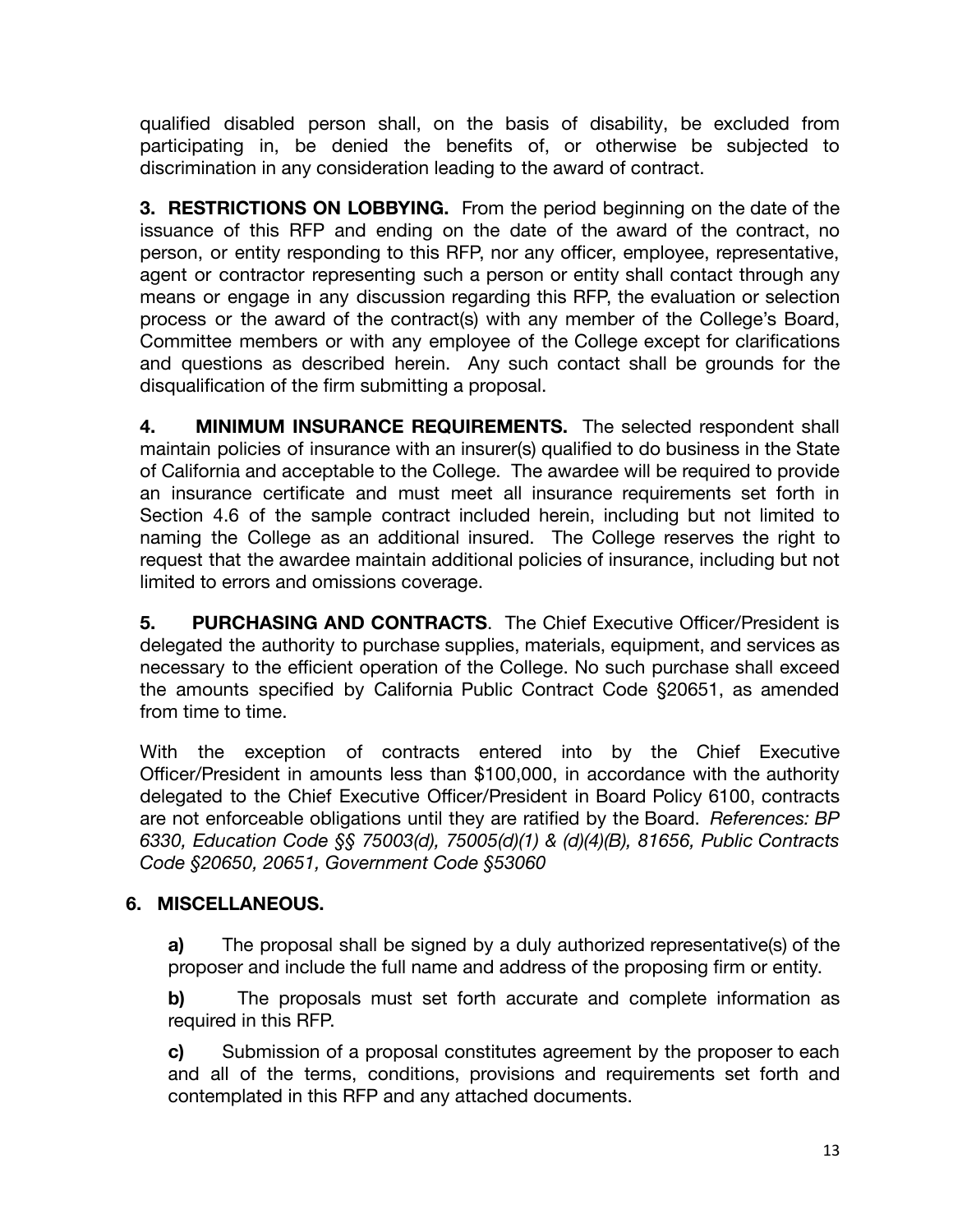**d)** The successful proposer will be expected to adhere to all College policies, procedures and regulations.

**e)** The proposal submitted by the interested individual shall be irrevocable for a period of sixty (60) days from the official closing date for the receipt of proposals.

**f)** The contents of the proposal of the successful proposer will become contractual obligations. Failure of the successful proposer to accept those obligations in a subsequent contractual agreement may result in cancellation of the award.

**g)** Any contract resulting from this RFP is subject to appropriation of funds by the College's Board of Trustees for each fiscal year of service.

**h)** The successful respondent, if any, will be required to execute a contract with the College in a form substantially similar to the form of contract included herein.

**i)** Respondent shall certify that no official or employee of the College, nor any business entity in which an official of the College has an interest, has been employed or retained to solicit or assist in the procuring of the resulting contract, nor that any such person will be employed in the performance of any contract without immediate divulgence of this fact to the College.

**7. DEBRIEFINGS AND PROTESTS.** Debriefings are available by request for unsuccessful respondents. Any protest must be received within 5 calendar days of the bid opening, in writing, containing all facts of the protest, to:

Calbright College

Attn: Jeff Bell

#### business@calbright.org

Failure to comply with protest procedures will result in rejection and waiver of right to further protest

# **CALBRIGHT COLLEGE RFP 21-005 – Comprehensive Marketing Services Sample Contract**

The successful proposer will be required to execute a contract with the College in a form substantially similar to the form attached in PlanetBids "Sample Contract Form".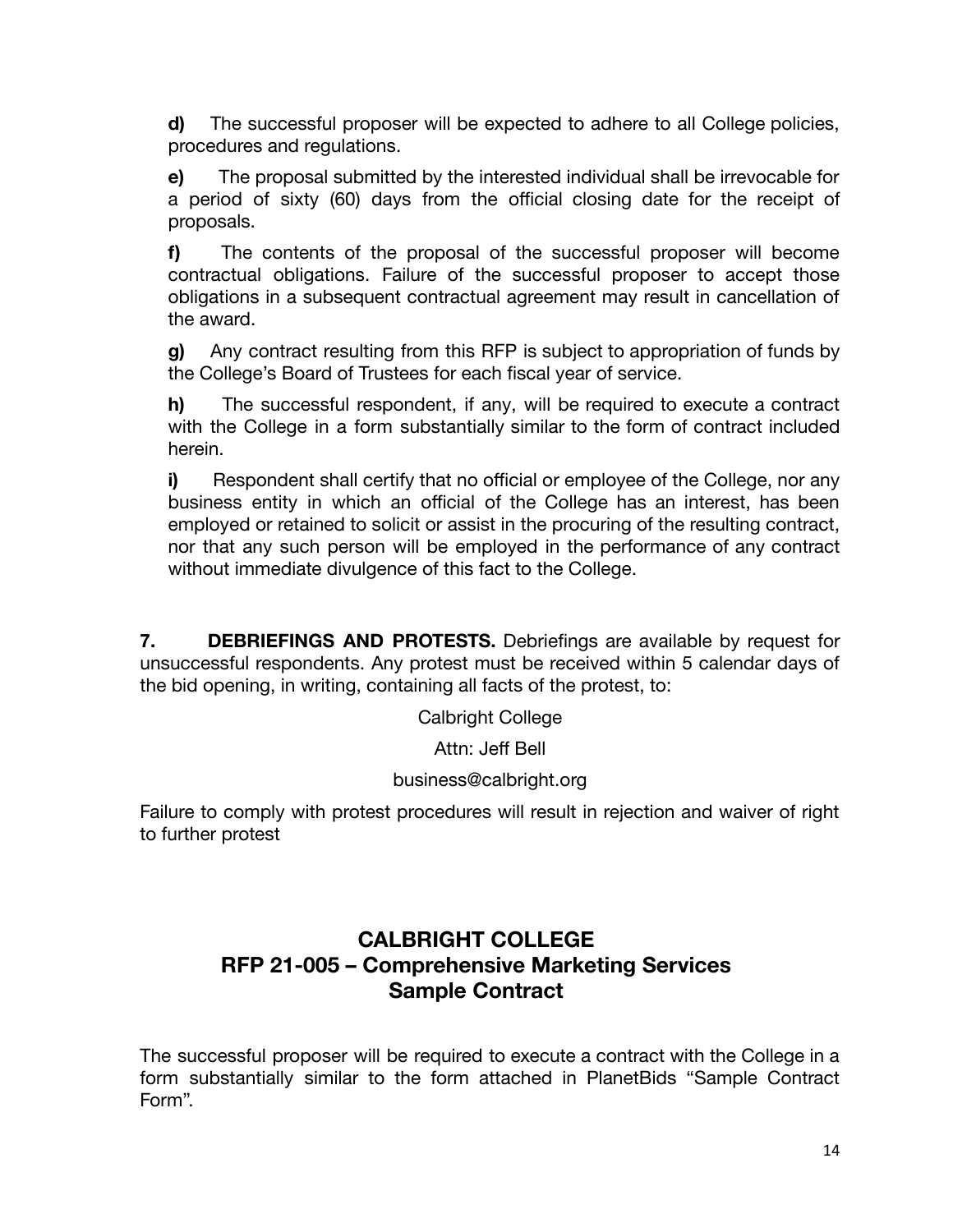# **CALBRIGHT COLLEGE Attachment A RFP 21-005 – Comprehensive Marketing Services**

I certify that I have read the attached **Request for Proposals 21-005 – Comprehensive Marketing Services**, and the instructions for providing a response. I understand that documents I submit in response to this request may be subject to disclosure under the California Public Records Act. (Gov. Code, §§ 6250, et seq.) I further certify that I am authorized to commit the firm to the qualifications submitted.

| Signature:                       |                                                                                                                                                                                                                                      |
|----------------------------------|--------------------------------------------------------------------------------------------------------------------------------------------------------------------------------------------------------------------------------------|
| <b>Typed or Printed</b><br>Name: | <u>and the state of the state of the state of the state of the state of the state of the state of the state of the state of the state of the state of the state of the state of the state of the state of the state of the state</u> |
| <b>Title:</b>                    |                                                                                                                                                                                                                                      |
|                                  |                                                                                                                                                                                                                                      |
| <b>Company:</b>                  |                                                                                                                                                                                                                                      |
| <b>Address:</b>                  |                                                                                                                                                                                                                                      |
|                                  |                                                                                                                                                                                                                                      |
|                                  |                                                                                                                                                                                                                                      |
| Telephone:                       |                                                                                                                                                                                                                                      |
|                                  |                                                                                                                                                                                                                                      |
| Date:                            |                                                                                                                                                                                                                                      |

If responding as a corporation, please provide your corporate seal below:

**All materials submitted in response to this Request for Proposals shall become the property of Calbright College.**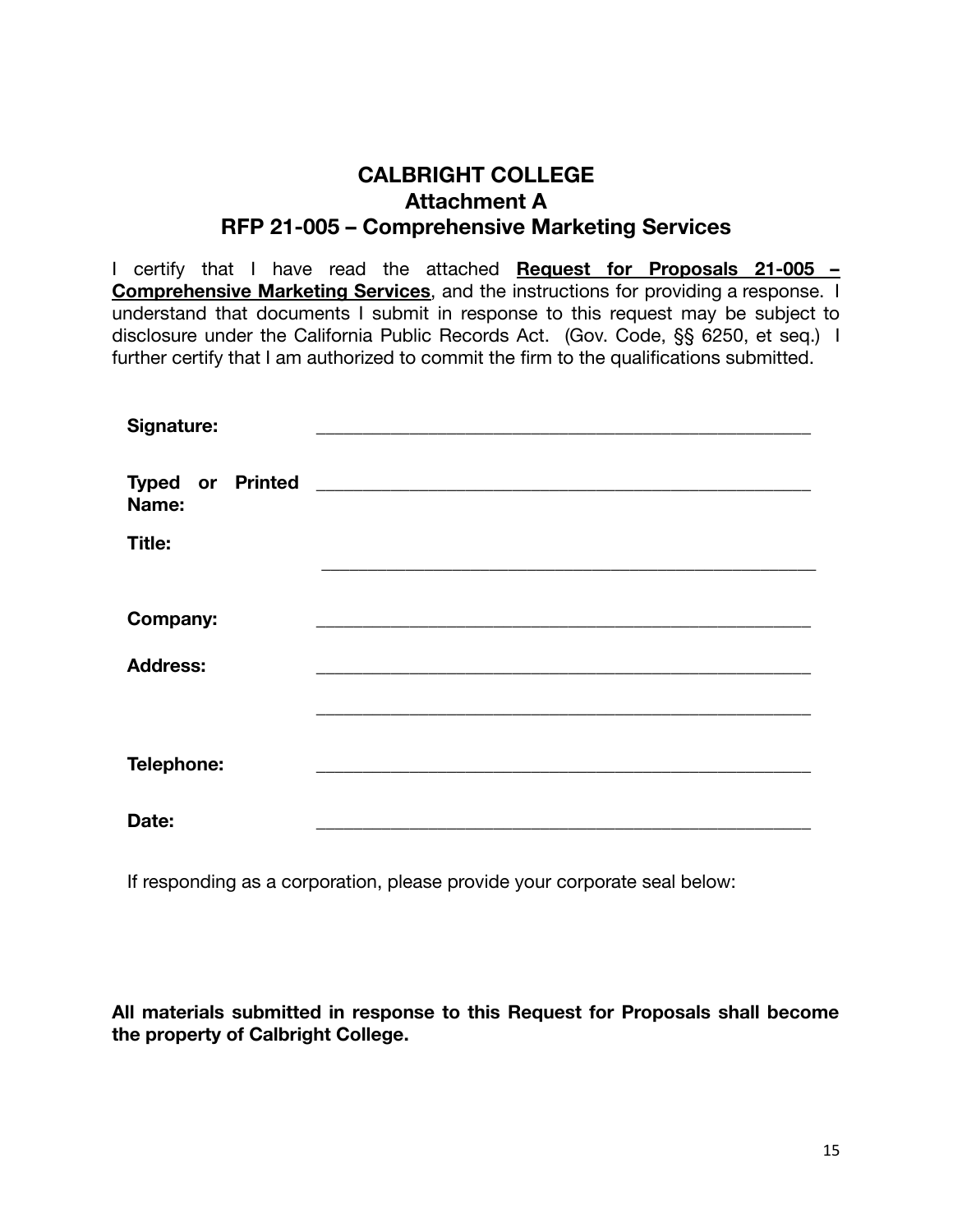# **Attachment B – RFP 21-005 Non-Collusion Affidavit, Public Bid Code § 7106**

) ss.

STATE OF CALIFORNIA (1)

COUNTY OF THE STATE OF THE STATE OF THE STATE OF THE STATE OF THE STATE OF THE STATE OF THE STATE OF THE STATE OF THE STATE OF THE STATE OF THE STATE OF THE STATE OF THE STATE OF THE STATE OF THE STATE OF THE STATE OF THE

being first duly sworn, deposes and says that he or she is of the party making the foregoing bid that the bid is not made in the interest of, or on behalf of, any undisclosed person, partnership, company, association, organization, or corporation; that the bid is genuine and not collusive or sham; that the bidder has not directly or indirectly induced or solicited any other bidder to put in a false or sham bid, and has not directly or indirectly colluded, conspired, connived, or agreed with any bidder or anyone else to put in a sham bid, or that anyone shall refrain from bidding; that the bidder has not in any manner, directly or indirectly, sought by agreement, communication, or conference with anyone to fix the bid price of the bidder or any other bidder, or to fix any overhead, profit, or cost element of the bid price, or that of any other bidder, or to secure any advantage against the public body awarding the contract of anyone interested in the proposed contract; that all statements contained in the bid are true; and, further, that the bidder has not, directly or indirectly, submitted his bid price or any breakdown thereof, or the contents thereof, or divulged information or data relative thereto, or paid, and will not pay, any fee to any corporation, partnership, company association, organization, bid depository, or to any member or agent thereof to effectuate a collusive or sham bid.

I certify (or declare) under penalty of perjury under the laws of the State of California that the foregoing is true and correct.

| PROPER NAME OF CONTRACTOR: The contract of the contract of the contract of the contract of the contract of the |  |  |                          |
|----------------------------------------------------------------------------------------------------------------|--|--|--------------------------|
|                                                                                                                |  |  |                          |
|                                                                                                                |  |  |                          |
|                                                                                                                |  |  |                          |
| DATE: _______________________________                                                                          |  |  |                          |
| Subscribed and sworn to (or affirmed) before me on this ______ day of ______________, 20_____                  |  |  |                          |
| evidence to be the person(s) who appeared before me.                                                           |  |  |                          |
|                                                                                                                |  |  | (PLACE NOTARY SEAL HERE) |
| Signature, Notary Public                                                                                       |  |  |                          |
| My Commission Expires: _________________                                                                       |  |  |                          |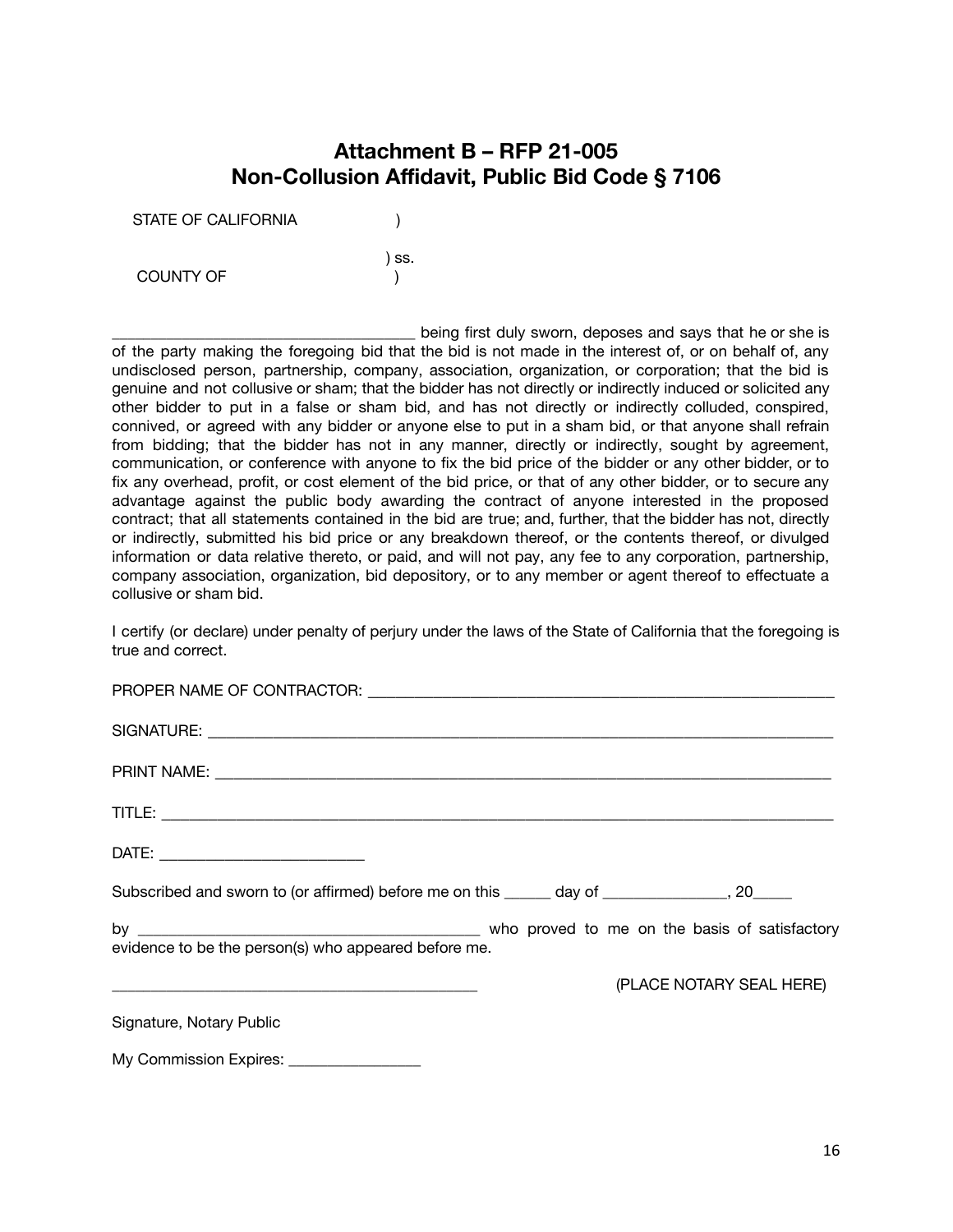# **Attachment C – RFP 21-005 Drug-Free Workplace Certification**

|              | am the                                       |
|--------------|----------------------------------------------|
| (Print Name) | (Title)                                      |
| of           | . I declare, state and certify to all of the |
| following:   |                                              |

(Supplier Name)

I am aware of the provisions and requirements of California Government Code §§8350 et seq., the Drug Free Workplace Act of 1990.

I am authorized to certify, and do certify, on behalf of Supplier that a drug free workplace will be provided by Supplier by doing all of the following:

Publishing a statement notifying employees that the unlawful manufacture, distribution, dispensation, possession or use of a controlled substance is prohibited in Supplier's workplace and specifying actions which will be taken against employees for violation of the prohibition; establishing a drug-free awareness program to inform employees about all of the following:

- (i) The dangers of drug abuse in the workplace;
- (ii) Supplier's policy of maintaining a drug-free workplace;

(iii) The availability of drug counseling, rehabilitation and employee-assistance programs; and

(iv) The penalties that may be imposed upon employees for drug abuse violations;

Requiring that each employee engaged in the performance of the Contract be given a copy of the statement required by subdivision (A), above, and that as a condition of employment by Supplier in connection with the Work of the Contract, the employee agrees to abide by the terms of the statement.

Supplier agrees to fulfill and discharge all of Supplier's obligations under the terms and requirements of California Government Code §8355 by, inter alia, publishing a statement notifying employees concerning: (a) the prohibition of any controlled substance in the workplace, (b) establishing a drug-free awareness program, and (c) requiring that each employee engaged in the performance of the Work of the Contract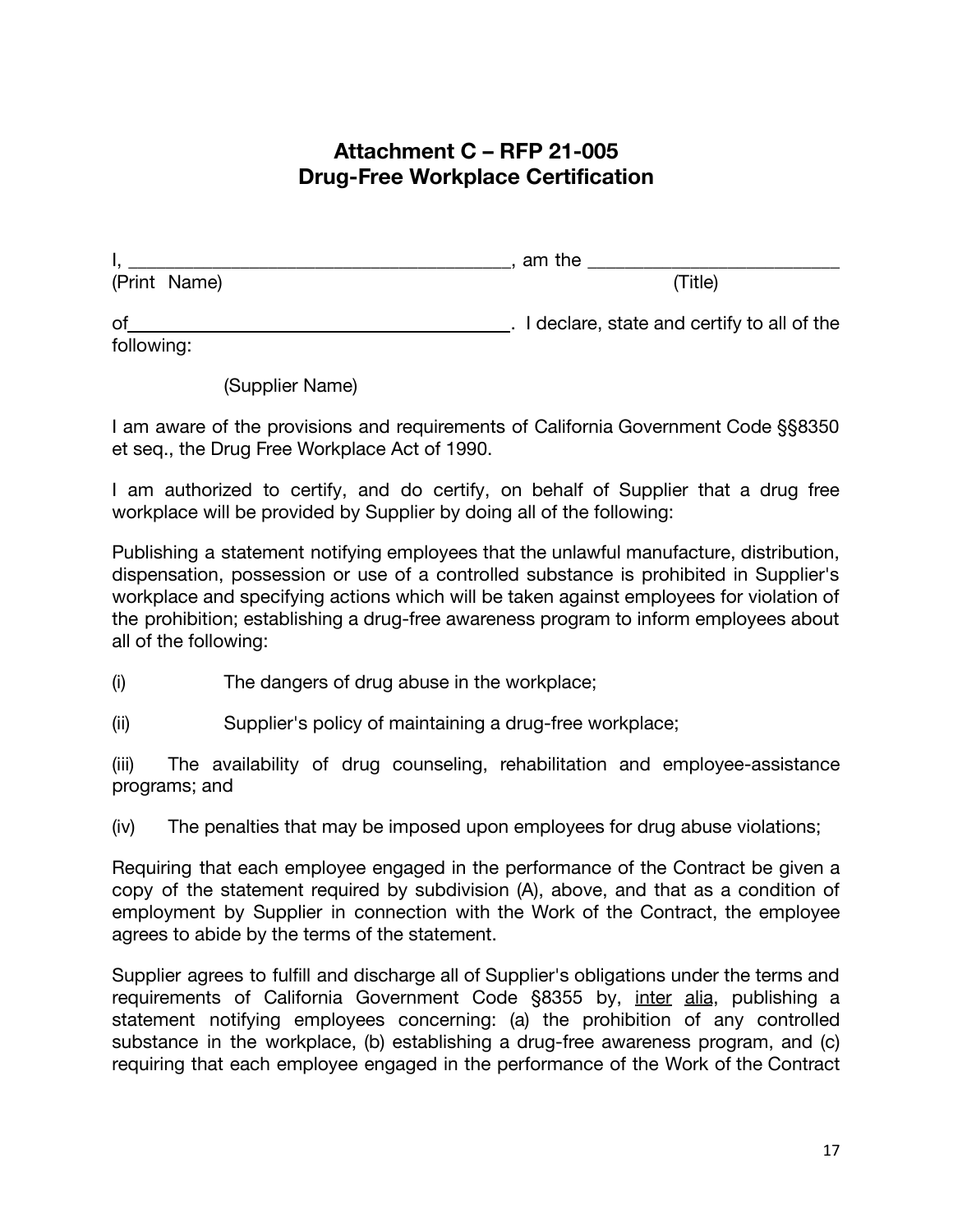be given a copy of the statement required by California Government Code §8355(a) and requiring that the employee agree to abide by the terms of that statement.

Supplier and I understand that if the District determines that Supplier has either: (a) made a false certification herein, or (b) violated this certification by failing to carry out and to implement the requirements of California Government Code §§8355, the Contract awarded herein is subject to termination, suspension of payments, or both. Supplier and I further understand that, should Supplier violate the terms of the Drug-Free Workplace Act of 1990, Supplier may be subject to debarment in accordance with the provisions of California Government Code §§8350, et seq.

Supplier and I acknowledge that Supplier and I are aware of the provisions of the California Government Code §§8350, et seq. and hereby certify that Supplier and I will adhere to, fulfill, satisfy and discharge all provisions and obligations under the Drug-Free Workplace Act of 1990.

I declare under penalty of perjury under the laws of the State of California that all of the foregoing is true and correct.

| Executed at |                  | this_ | _day of |
|-------------|------------------|-------|---------|
| 20 .        |                  |       |         |
|             | (City and State) |       |         |
|             | (Signature)      |       |         |
|             | (Printed Name)   |       |         |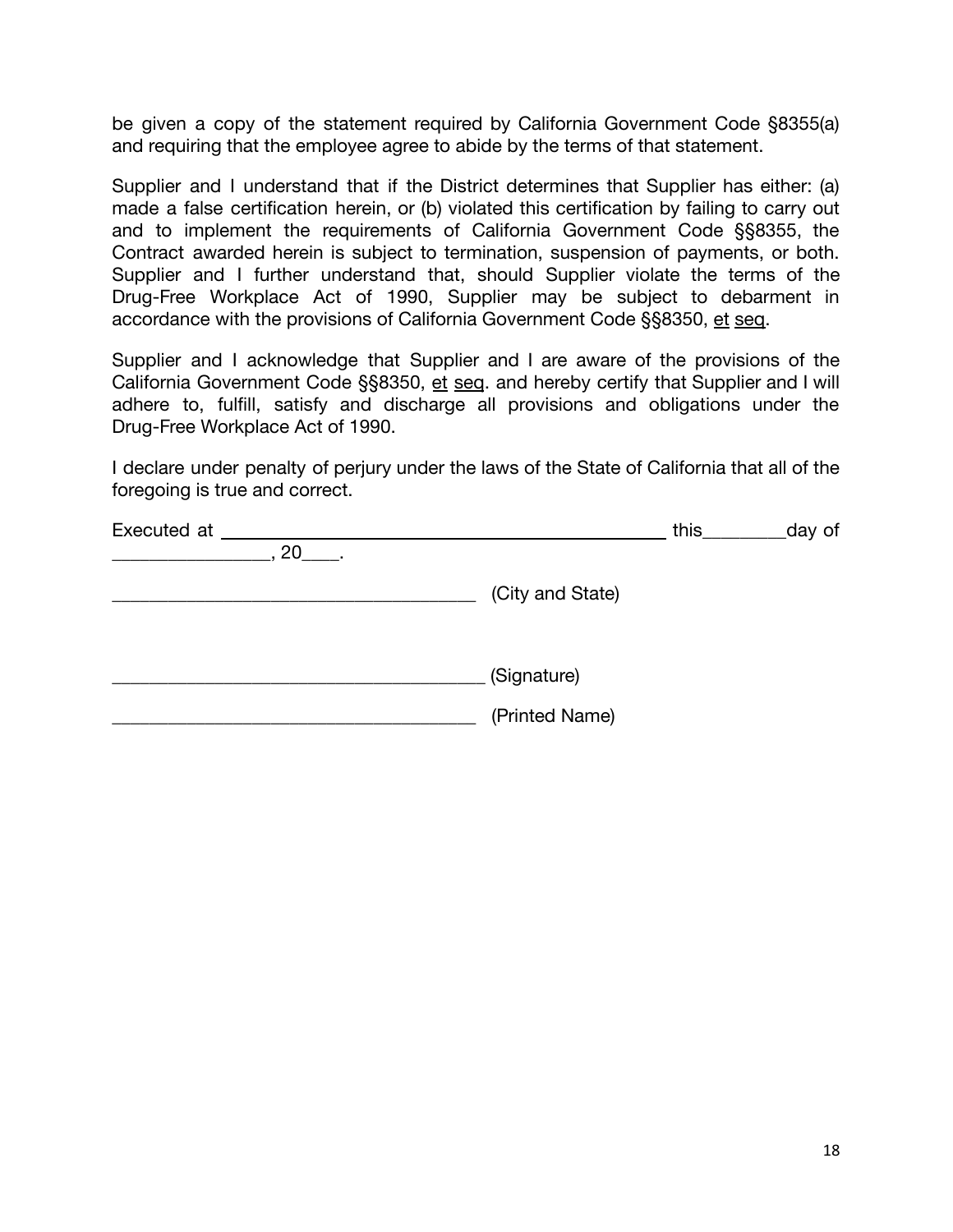# **Attachment D – RFP 21-005 Accessibility Compliance Statement and Certifications**

Reinforcing Calbright College's commitment to equitable access and accessibility, Respondents must complete the requirements of this Accessibility Statement Compliance Certification upon request before a contract shall be awarded against the RFP. With respect to ADA compliance, must demonstrate and deliver the following:

- 1. Conform to section 508 of the Rehabilitation Act [\(http://www.section508.gov/section-508-standards-guide\)](http://www.section508.gov/section-508-standards-guide) and WCAG Level 2.0AA (<http://www.w3.org/TR/WCAG20/>) specifications.
- 2. Comply with all applicable FCC regulations regarding advanced communications services [\(http://www.fcc.gov/encyclopedia/advanced-communications-services-acs\)](http://www.fcc.gov/encyclopedia/advanced-communications-services-acs).
- 3. Provide support for multi-modal advanced communications services to facilitate communications between individuals using digital text, audio, and video.
- 4. Resolve immediately any accessibility issues that are discovered or encountered by end users, and communicate a concrete timeframe for resolving the issue(s).
- 5. Provide an updated VPAT upon request. Any website or services provided must conform to Section 508 and WCAG mentioned above.

By signing below, I attest that I am a duly appointed representative of my organization with authority to commit to the RFP and subsequent agreement's accessibility obligations; and if requested, by completing the attached Voluntary Product Accessibility Template (VPAT), my organization confirms its commitment to accessibility requirements above and invoked by Calbright College.

Print Name and Signature **Date** Date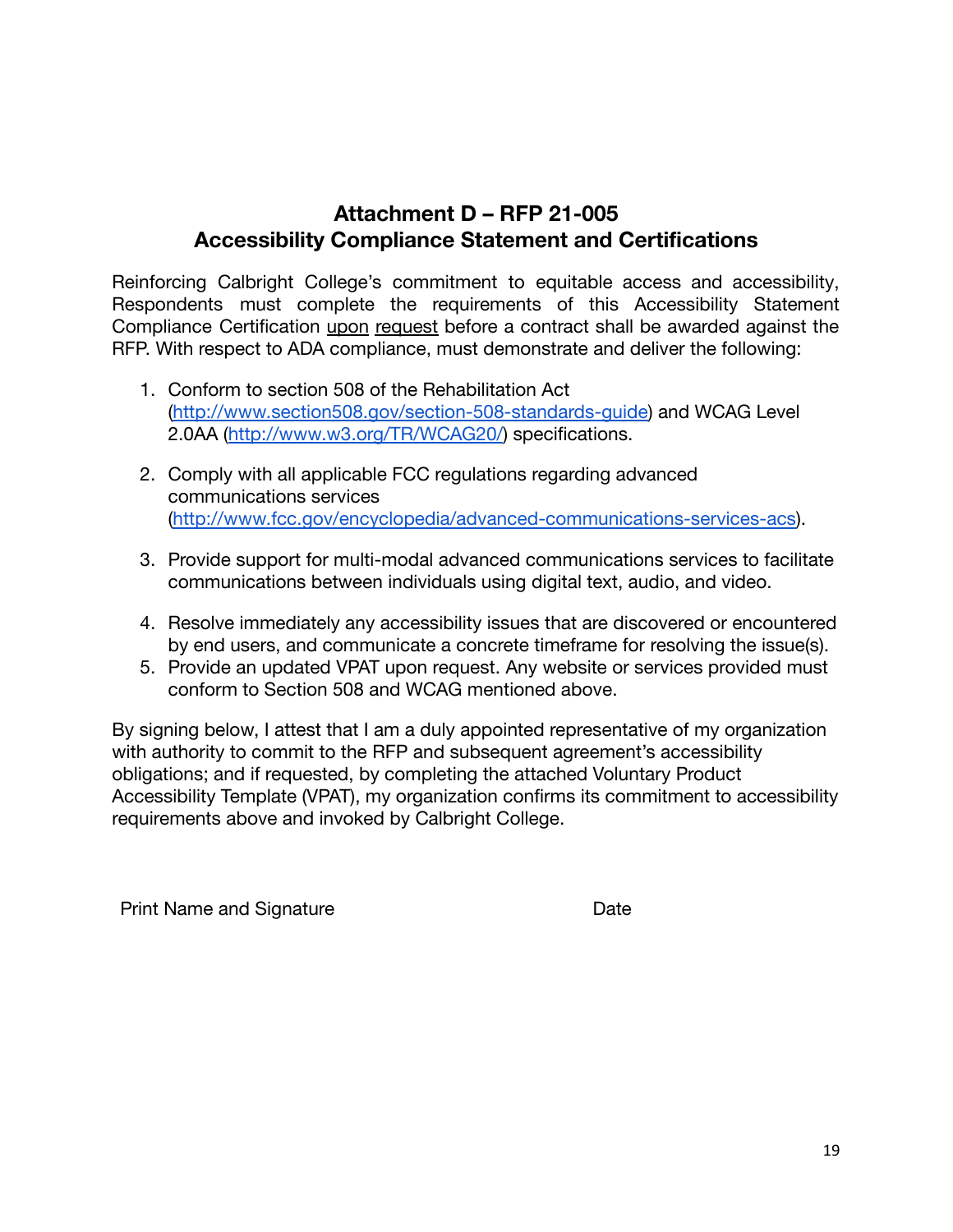# **Attachment E - RFP 21-005 Comprehensive Marketing Services RFP 21-005 Proposal Format Template**

#### **Instructions**

- Respondents must answer each question or statement individually
- Respondents are encouraged to provide examples whenever possible to illustrate responses
- RFP submissions should be a maximum of 20 pages, excluding attachments such as references.
- Please review the Calbright College [Strategic Vision](https://www.calbright.org/wp-content/uploads/2021/04/calbright_strategic_vision_2021-23-1.pdf) 2021-2023

#### **Assessment and Strategy**

- 1. What is your approach/process for multichannel advertising and marketing programs? How do you go about determining the marketing mix and proposed budget allocations per medium/channel?
- 2. Marketing to non-traditional students requires an understanding of cultural and situational nuance and astute consideration of a target audience's needs. Describe how you would develop a marketing strategy within the frame of cultural competence, or provide an example. Please note that in this context, "cultural competence" does not necessarily refer to ethnicity.
- 3. Describe how you develop marketing strategies for different geographic constituencies (e.g., the Inland Empire, coastal California, the Central Valley, Northern California, etc.). Explain how regional nuances can impact programs and drive strategies.

#### **Campaign Development**

- 1. What is, by your own definition, the most innovative campaign your firm has developed? Please illustrate with supporting information and examples across the campaign lifecycle, i.e. strategy, creative development, targeting, analysis, optimization, and results.
- 2. Describe the campaign development process that led up to the aforementioned campaign. How did this process drive results?
- 3. Describe your firm's creative capabilities and process for content/asset generation.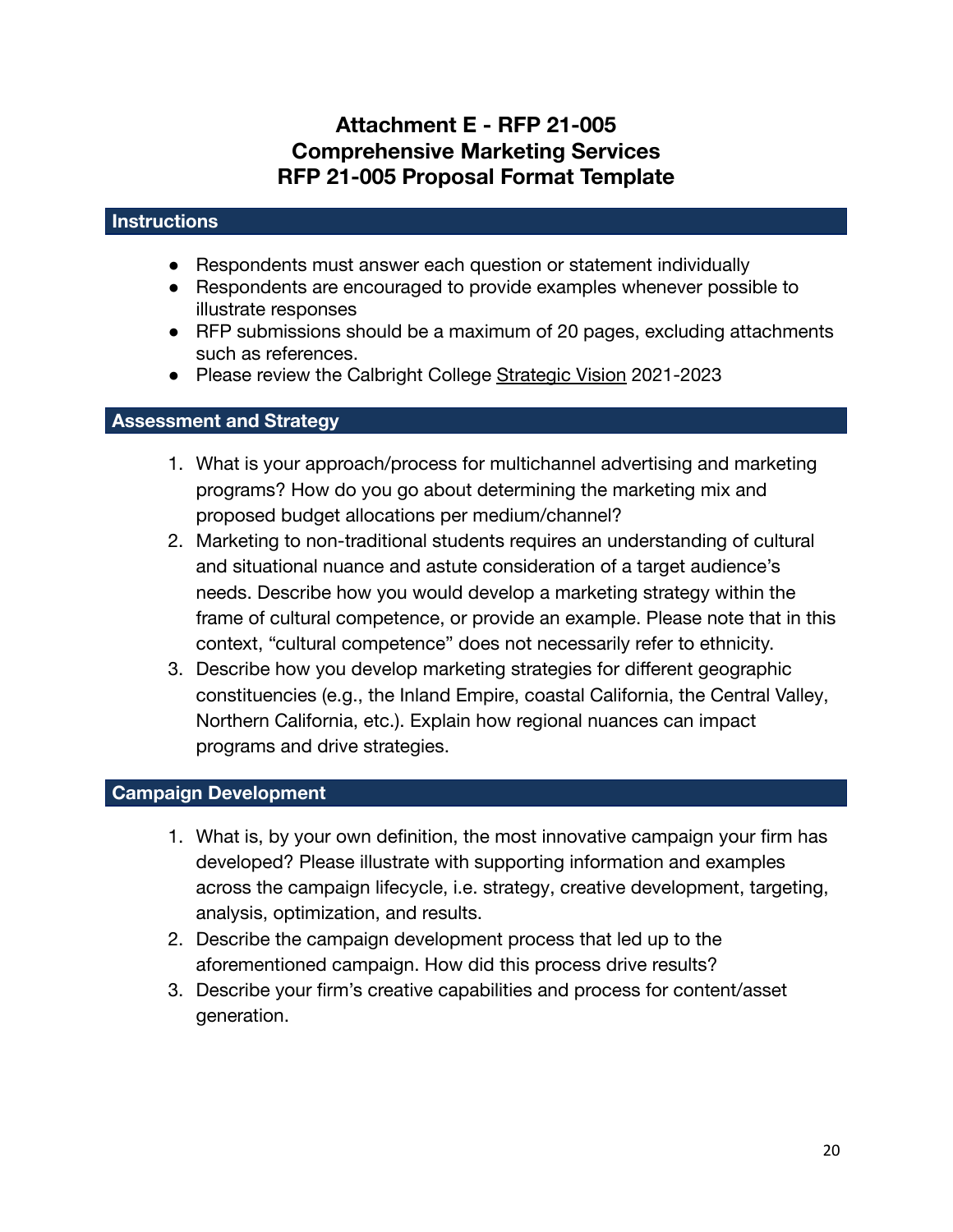4. What experience can you bring to bear around working to engage underrepresented/ underserved communities?

#### **Execution of Marketing Campaigns**

- 1. How does your firm approach campaign optimization using data/analytics, and what is your process to drive decision making? What are your preferred tools for campaign analysis?
- 2. Describe how your firm tests the effectiveness of different assets, with respect to general engagement and also specific to conversions?
- 3. Describe a campaign that involved a pivot i.e., an example of when data showed your campaign was not as effective as it could have been, and you changed course to improve effectiveness vis-a-vis your client's goals.
- 4. Describe your firm's experience reporting to a governing board or political entity. If you have not interfaced with governance bodies for a public agency before, how would you approach this challenge?
- 5. Describe your ideal system for ad purchasing, with respect to administrative setup, financing, and budget tracking.

#### **Case Studies**

We invite you to provide your vision for a collaboration that will result in well-researched, data-driven, innovative, cost-effective, effective marketing activities capable of attracting future students and serving the College's ongoing needs for equitable growth within the population we serve. Please be specific in your approach, including what expertise you can provide related to the opportunity presented.

In addition to addressing the scope of work and deliverables as described, please provide a demonstration — through two to three case studies — of your organization's capabilities, where you have:

- 1. Designed and executed digital and traditional marketing campaigns;
- 2. Provided advisory services for the in-house marketing team of a public agency or non-profit organization;
- 3. Tested efficacy of advertising assets to lower cost-per-acquisition and/or increase quality of marketing leads;
- 4. Helped define and develop marketing activities for a startup, technology company, or public sector organization;
- 5. Identified and successfully targeted specific demographics through effective, approachable, appropriate campaign generation; and